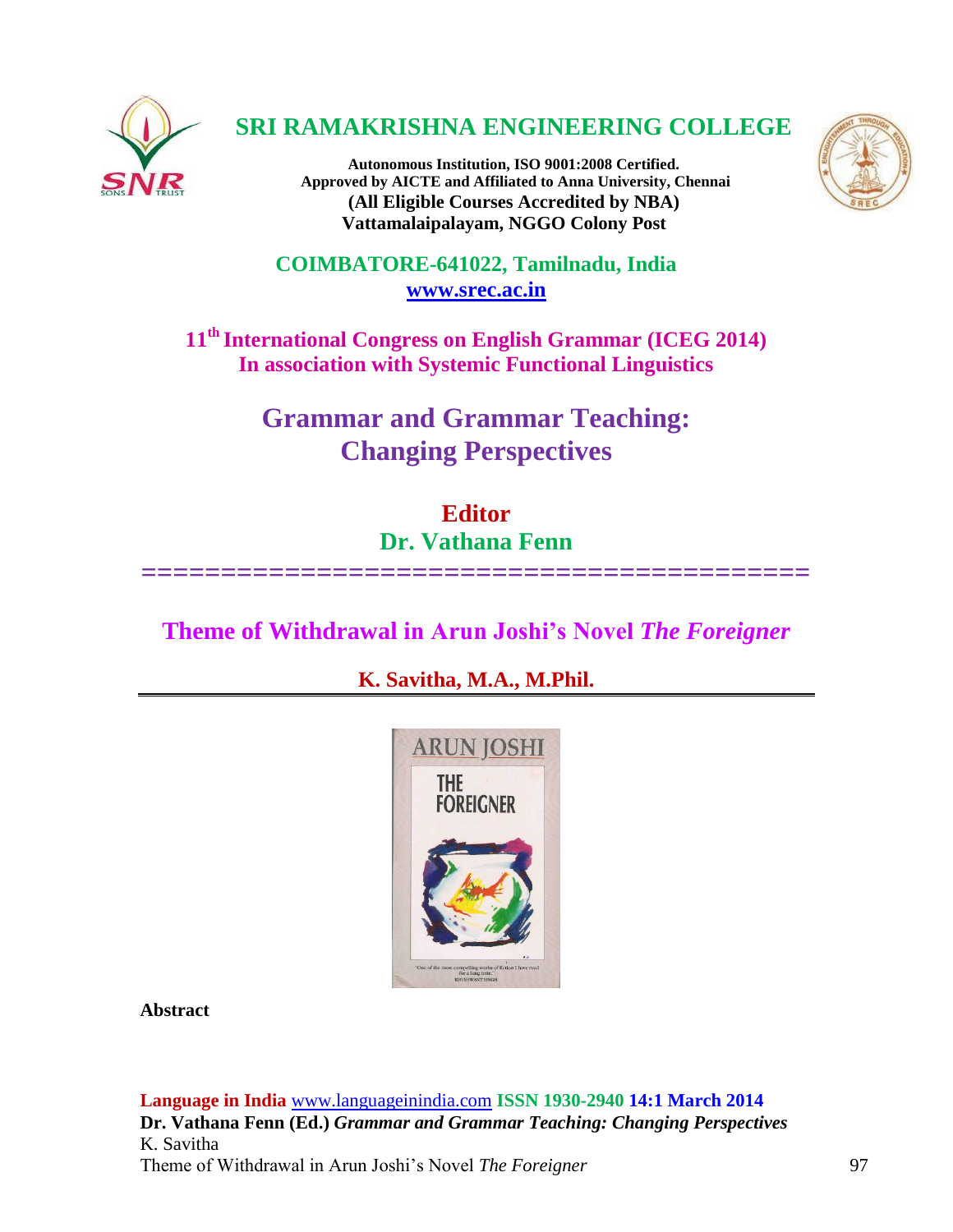This paper deals with Arun Joshi's recurrent theme of withdrawal in his novel *The Foreigner*. His hero is an intensely self-centred person, prone to escapism. Joshi deals with the theme of withdrawal in relation to self, the society around, and the society outside and also humanity at large. Joshi tries to excavate the lonely life led by the protagonist. This novel examines the problem of a man's frustration at being unable to find a meaning in his existence and also how he departs from his responsibilities and tasks.

### **The Theme of Withdrawal**

Arun Joshi is a prolific writer writing in English. He grapples with the moments of terribly trying situations in human life. His novels explore the human predicament and the motives responsible for a man's action, or his psyche. He reveals the confrontation of man with his self and the question of his existence. His search is directed to the mysterious region of the human psyche, and it delves deeper and deeper into the inner recesses to find instincts and impulse at work.

This paper deals with the theme of withdrawal in Arun Joshi's first novel *The Foreigner*. Through the hero, Joshi makes his readers peek into the confused inner self of the man who is spiritually bankrupt and withdraws from all his works, while dealing with various people throughout his life.

### **The Protagonist Sindi Oberoi**

The protagonist is a young man called Sindi Oberoi. He lacks involvement in the life he leads. The following paragraphs explain his feelings of separation from his family life, love life, social life, friendship, and studies.

*The Foreigner* opens in a morgue where Sindi Oberoi has to identify his dead friend, Babu Rao Khemka. Of mixed parentage (mother English, father Kenyan – Indian), Sindi is haunted by rootlessness and a confused sense of life. He has no strong bonds. He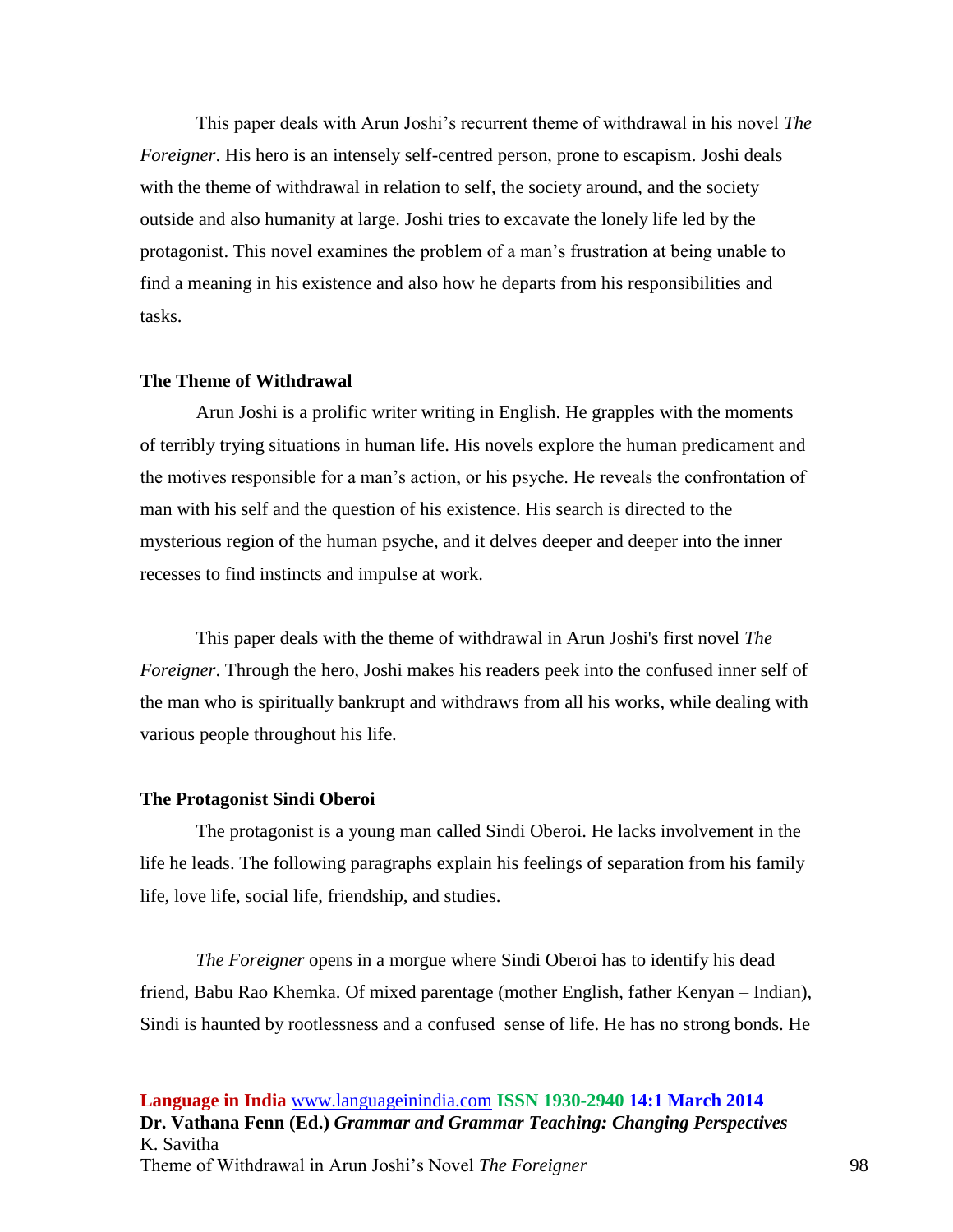calls himself an alien. He is an Indian Kenyan who returns to India after many years in the west.

#### **Relationship to Parents**

Joshi's Sindi Oberoi, is a product of the meeting of the East and the West. After the death of his parents, Sindi is deprived of parental love. On the other hand, he does not care for their images and shows utter indifference when he is reminded of them. He tells Khemka, "For the hundredth time I related the story of the strangers; whose only reality was a couple of wrinkled and cracked photographs" (11). Sindi recalls those days when his parents lost their lives in an air crash, while he needed them most. He is forced to lead a life of a foreigner, after the death of his uncle but during his uncle's presence he felt a kind of security with him. He finds himself insecure and uncomfortable:

I had not felt like that when my uncle was living. It was not that I loved him very much or anything as a matter of fact we rarely exchanged letters, but the thought that he moved about in that small house on the outskirts of Nairobi gave me a feeling of having an anchor. After his death, the security was destroyed. (61-62).

## **Alien to His Own Culture**

Sindi has been denied parental love, family affection and cultural roots. He grows into a wayward man and finally becomes a wanderer – alien to his own culture. He finds no longer a security and his sense of being an outsider remains static. His restlessness, mental agonies that he suffers and his own predicament with existence, compel him to think this way:

But you at least know what made an ass of a man; we do not even know that you had a clear cut system of morality, a caste system that laid down all you had to do. You had a God. You had roots in the soil you lived upon, look at me. I have no roots. I have no system of morality. What does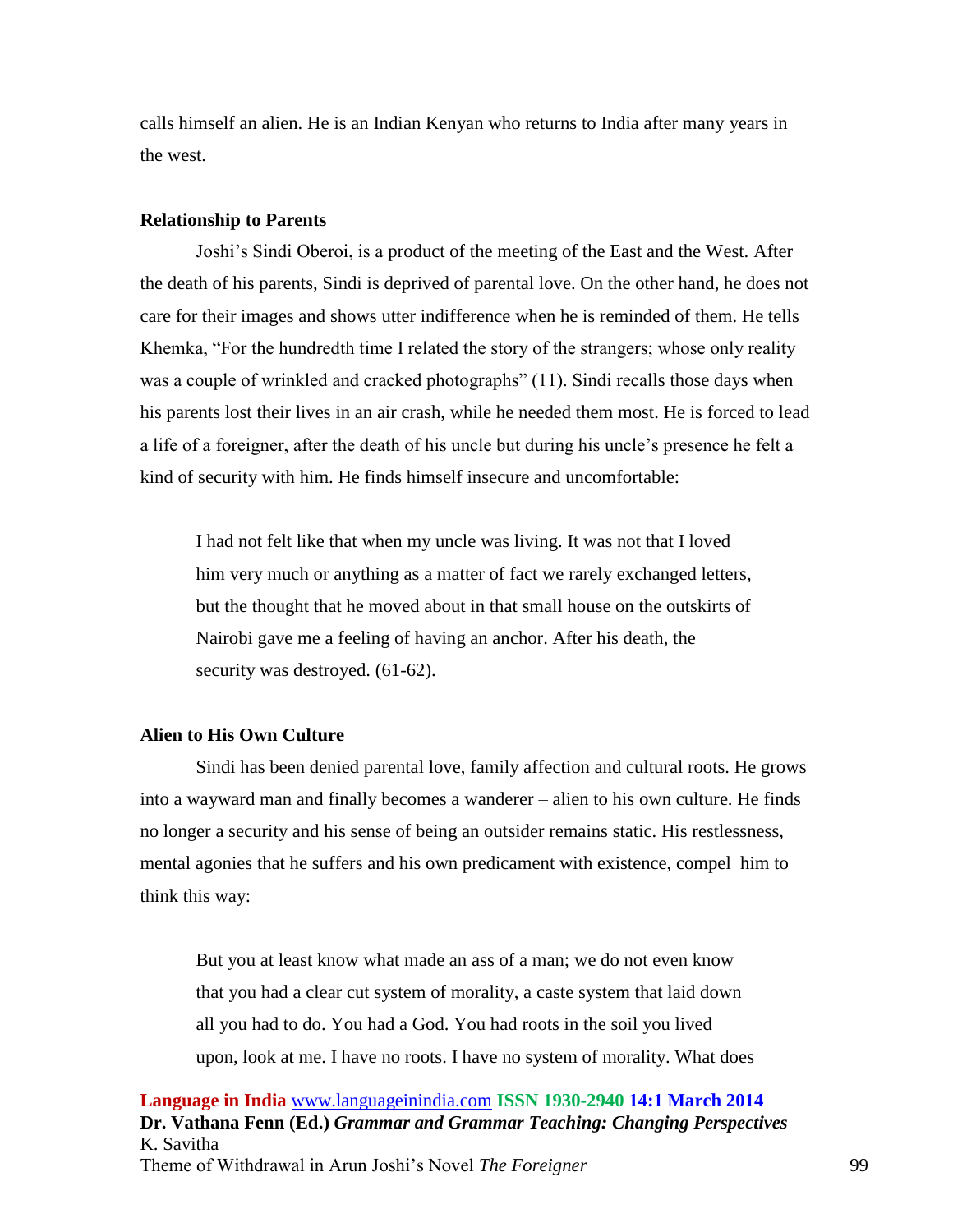it mean to me if you call me an immoral man? I have no reason to be one thing rather than another. You ask me why I am not ambitious; well, I have no reason to become so, to think of it. I do not even have reason to live.  $(135 - 36)$ .

## **Illusions**

Sindi's nourishing illusions and pretending detachment makes him form relations with a series of women; but with June, he has come face to face with his hypocrisy and stupidity. The inner conflict makes him refuse to the proposal of marriage with June. Sindi feels that, "Detachment consists of right action and not escape from it" (*The Foreigner*, 206). His sense of alienation worsens after the death of June and also Babu.

## **Complete Withdrawal from Life's Pursuits**

Sindi may have had some mission, some purpose, and some desire in life, but he has completely withdrawn himself from all such pursuits of life. Since he has never been guided in his earlier life to lead such a life, he does not make himself involved with all sorts of natural ventures. Without such guidance either from his parents or his uncle one knows well that this has been the natural life for him. He has formed his own ideas regarding life. Sindi is more on the defensive and is of the withdrawn self. Sindi wants to escape suffering and as such he tries his best but fails. Sindi is internally hurt and he records the pain of such internal wounds:

There were things I wanted, only I did not know how to get them. I wanted the courage to live without desire and attachment. I wanted peace and perhaps a capacity to live. I wanted all these. But above all, I wanted to conquer pain. What could I have done with the dictatorship of a company if the ball of pain still hung around my neck like a dead albatross? I wanted an answer to the question that my suffering had left with me like swollen carcasses strewn on riverbanks after a flood; only after I knew what my purpose was, could I begin to fulfill it. (118)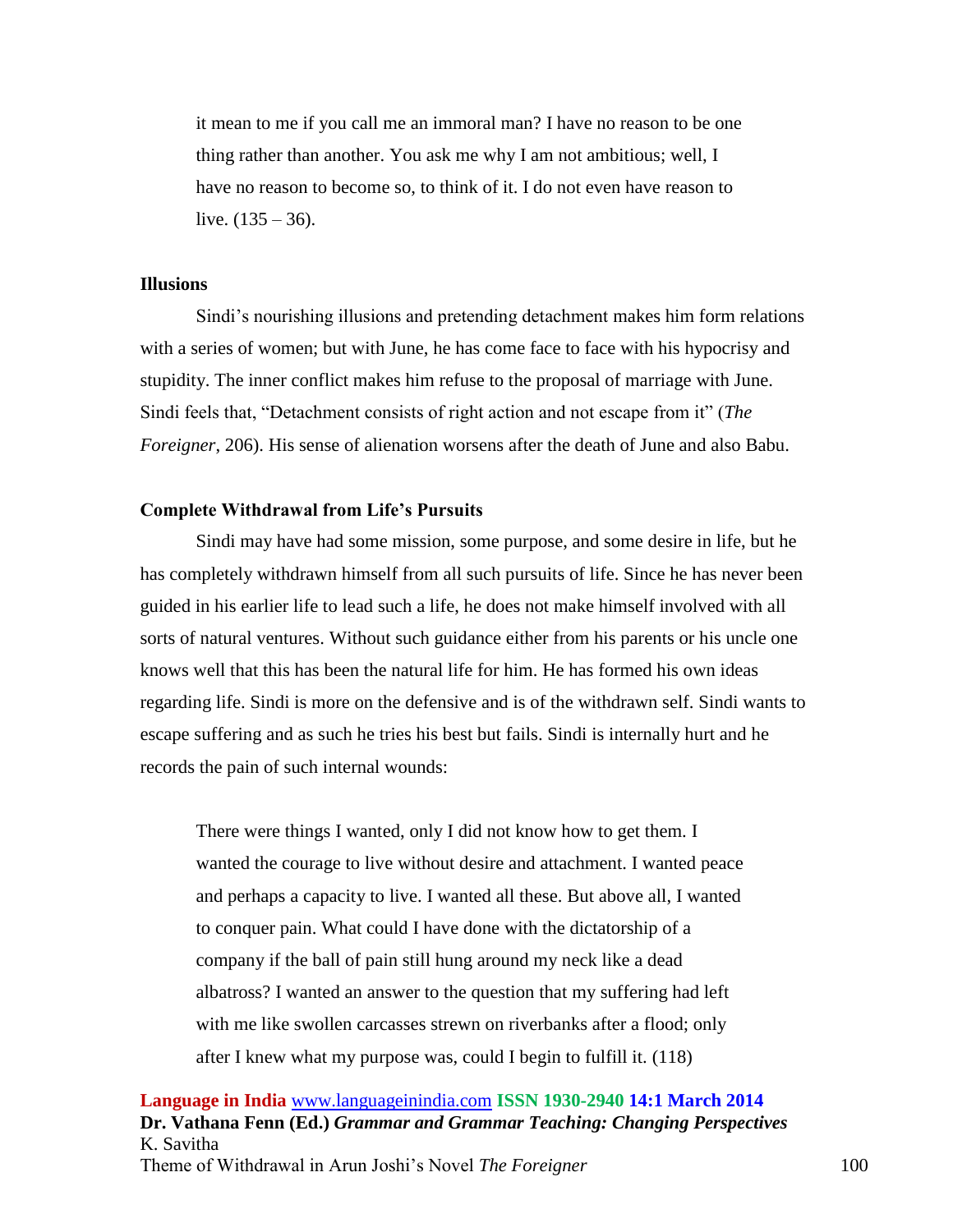## **Undergoes Changes, Yet Still an Alien**

Sindi Oberoi remains an alien throughout his life. He undergoes various changes and a number of bitter experiences. While he was in Kenya, he contemplates suicide and when he comes to London, his dull life gets a little lift in his love life with Anne and Kathy .These experiences disturb him badly. He knows the intimate relationship with June and Babu in Boston. Life takes a new turn when he opts for June. June, on the other hand, wants to love, marry and create a home for herself. Sindi's defense of detachment dies down when he learns of her intention. When Sindi overcomes this crisis and finishes his studies, he decides to come over to India with the notion that his main purpose is to look after the family of Babu, as an act of penance and to atone for his involvement in the death of Babu.

# **Alien in Home Land**

Sindi finds himself as good as a foreigner in India as he was in America. He realizes his position of "an uprooted young man living in the latter half of the 20th century" (195). His deep-rooted sense of a foreigner does not leave him even for a moment:

Perhaps I feel like that because I was a foreigner in America. But what difference it would have made if I had lived Kenya or India or any other place for that matter? It seems to me that I would still be a foreigner, my foreignness lay within me and I could not live myself behind whatever I want. (61)

Sindi tries to shirk off his duties, not out of the experiences of life, but out of his lack of life's immense knowledge. His advice to June breaks his emotional hold on her and proves to be a self-deception, when he says: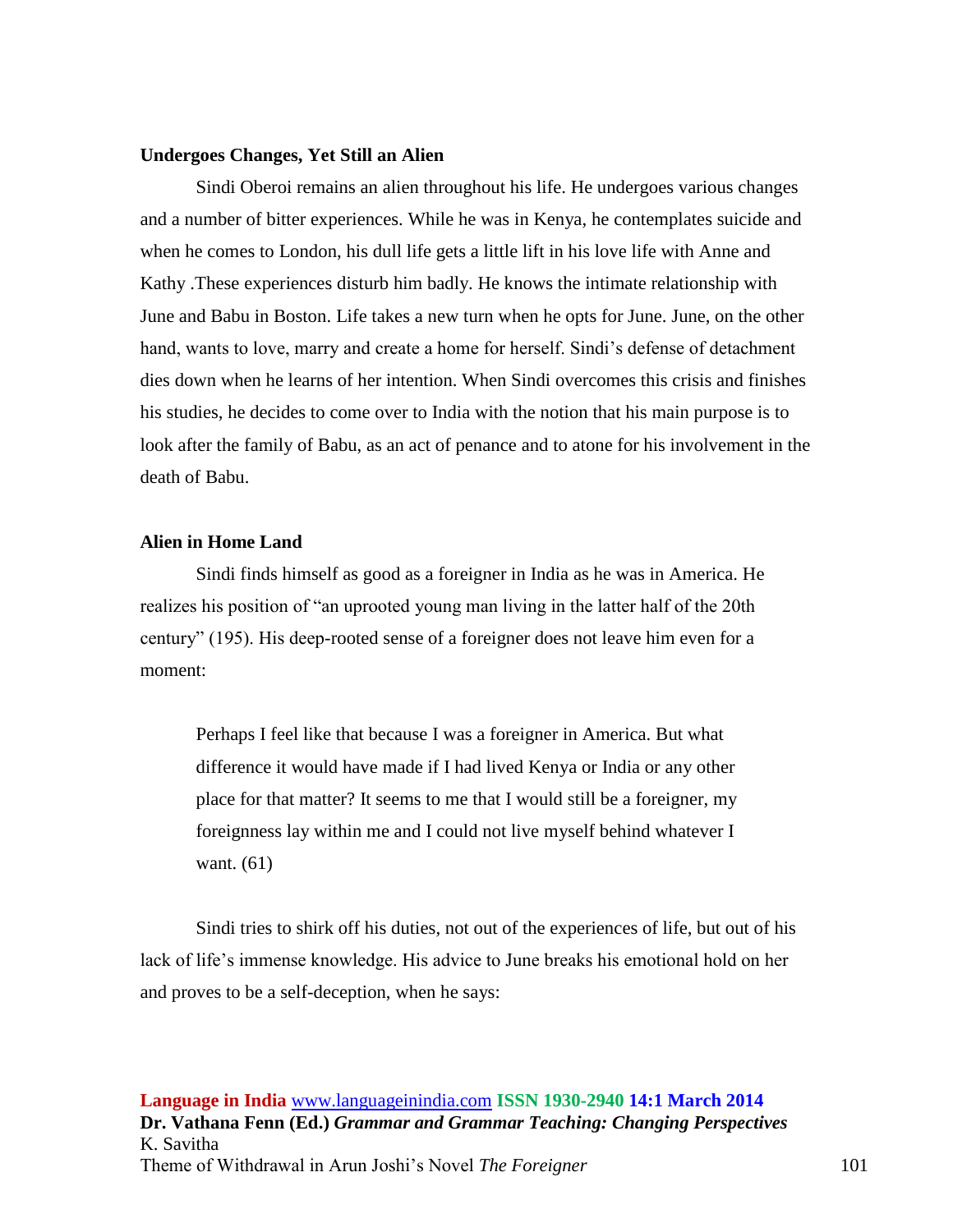Marriage would not help, June. We are alone both you and I that is the problem. And our aloneness must be resolved from within. You cannot send two persons through a ceremony and expect that their aloneness will disappear. (126)

## **Self-analysis**

The protagonist tries to defend his standpoint with regard to involvement. At times he undergoes self-analysis. He realizes his position as an outsider. He blames the American culture for the eventual disturbance in his life, the disorder he undergoes, the obsession he faces. He suffers a lot but never takes it otherwise. He maintains, "There is no end to suffering, no end to the struggle between good and evil" (41).

## **Meaningless Human Life**

Sindi is morally responsible for the death of both June and Babu. He harbours a deep-rooted feeling of unreality and in course of time, he feels as an insecure man. His relationship with Anna, Kathy and June fails, as he cannot work out a complete union in any case. His disassociated view of life and the world and his peculiar relationship with others, work very greatly to test his isolated nature. He is fully aware of the meaninglessness of human life in this world. He believes in the inevitable suffering and endless struggle between good and bad. He admits, "There is no end to suffering, no end to struggle between good and evil" (41). To Sindi, life is short-lived, unreal and inescapably painful. He observes:

Nothing ever seems real to me, leave alone permanent. Nothing seems to be very important … Death wipes out everything, for most of us anyway. All that is left is a big mocking zero … But in my world there are no statues of liberty. In my world things are inevitable and what's more, all of them are sad and painful (107-8).

#### **Continuing Sense of Seclusion**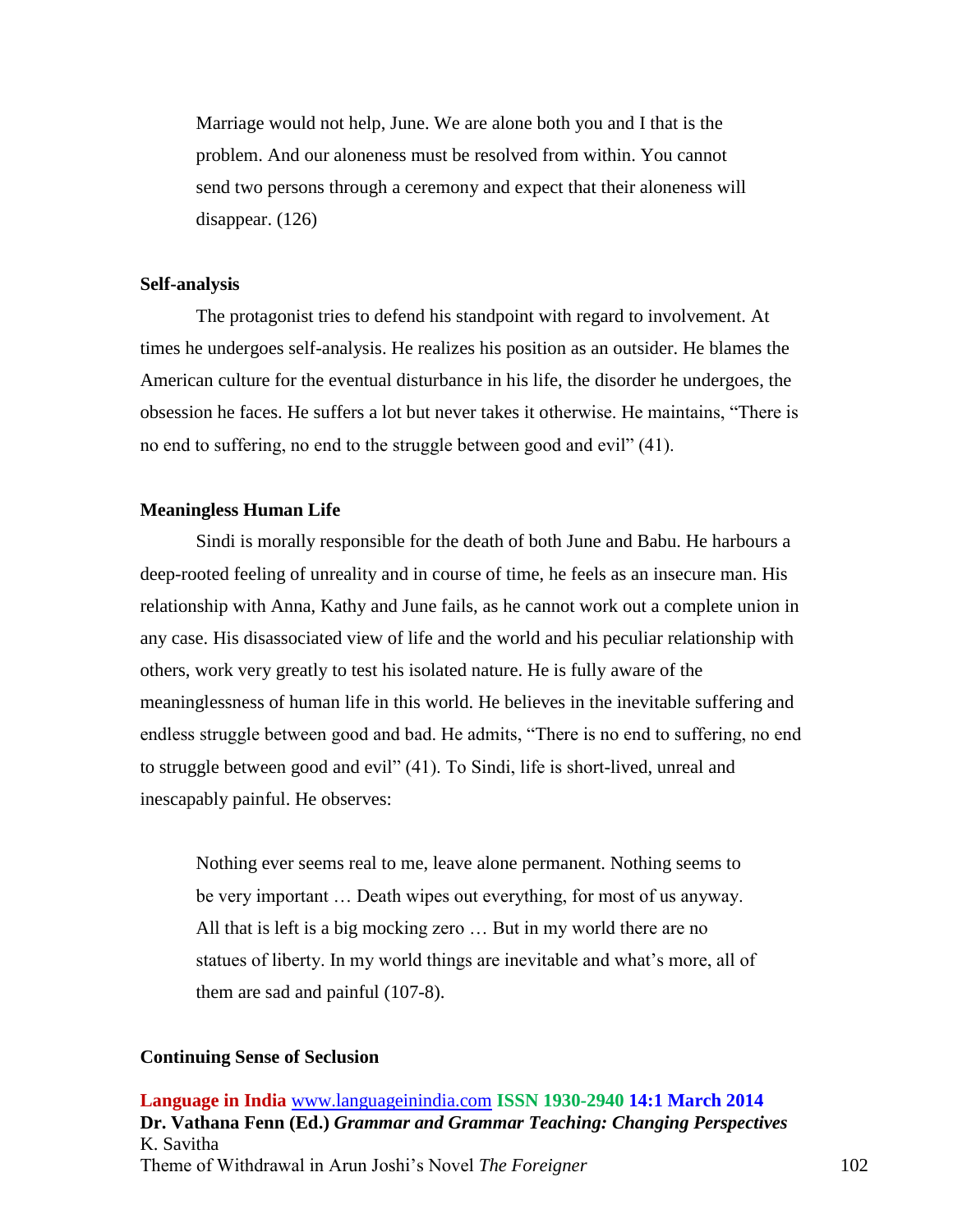Sindi's sense of seclusion is his only motive in life. He will remind himself very often, "I don't want to get involved" (62). A sense of separation has engulfed Sindi after the death of his uncle in Kenya who was his last link in life. He could not nurture a bright side of life. He is open to let out his thoughts:

I could see the lengthened shadows in unlighted rooms… I could smell the decay of love, the sudden realization that the end had begun… the hand that so livingly held mine would perhaps someday ache to hit me. I wasn't afraid of getting hurt, but to hurt June would have been unbearable. I could avoid the tears and the lengthening shadows if only I had the strength to act on what was right. (63)

## **Failure to Grasp the Essentials of Life**

Sindi's efforts did not bring him any positive response in life because there were no experiences which taught him the art of living. Thus he fails to grasp the essentials of life. He admits his longing for experience "I didn't work to earn money. My mind was full of thoughts and I wanted a different kind of experience to sort out my ideas" (142). All that appears to him as pleasant and delightful at first, ends in pain and it puzzles him. His love affairs with Anna, Kathy and June do not provide eternal, permanent and perfect happiness.

Joshi gives stress on the mysterious nature of life. To him the events are incalculable and uncontrollable. One gets involved inevitably. Sindi also agrees, when he says, "One does not choose one's involvement" (44). The deaths of both June and Babu drain out his lingering confidence. A deep sense of internal pain in him may.kes him feel as if there is nothing left for him to depend upon. The feeling of nakedness in the hands of existence grows with every passing day and a strong urge overtakes him again to wander about the streets of the world. The sense of withdrawal heightens his longing for isolation.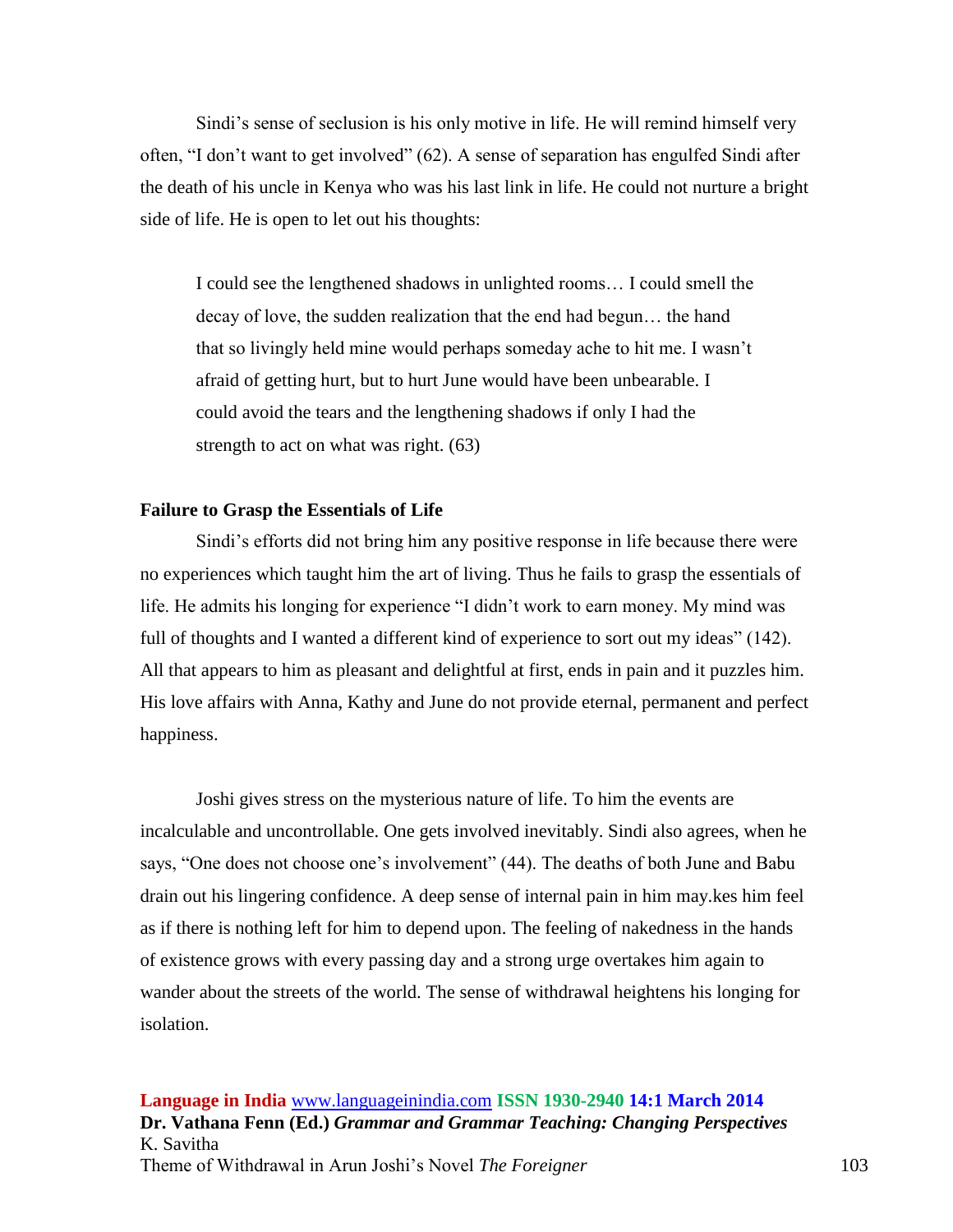## **Refuse to Mingle**

Sindi is once again faced with the problem of putting together all that has happened to him and his coming to grips with life. He becomes a petty officer in a firm belonging to a corrupt industrialist, Khemka. There he assumes his usual role of a stranger. Khemka tries to win him over with money to save himself from the disgrace of arrest and imprisonment. Sindi is caught in the nets of events and he cannot withdraw.

Sindi's main characteristic is that, he would not mingle with others easily, he is aloof. It is this withdrawal from action that lands him in a complicated situation. He has to decide in any serious action; but he will sense the danger of a future course of action and desists from carrying it on. Naturally he will withdraw himself from the action or the persons connected with the action. He explains his point of view in the following lines:

There is no purpose in life. There is perhaps a little purpose in right action, in action without desire. I had little desire to become a saint. I merely wanted to escape pain I had found many ways but I had found none. (120)

# **Motives Revealed**

Arun Joshi brings out the motives of Sindi here and there. Being like the protagonist of the novel, only the novelist could talk of the helplessness of a 'foreigner' as Sindi, who is without roots, no family and relations. Through Sindi, he finds the right character to pour out the feelings of an aggrieved soul:

There were things I wanted; only I didn't know how to get them. I wanted the courage to live as I wanted; the courage to live without desire and attachment. I wanted peace and perhaps a capacity to love. I wanted all these. But above all, I wanted to conquer pain. What could I have done with the dictatorship of a company if the ball of pain still hung around my neck like a dead albatross? (120)